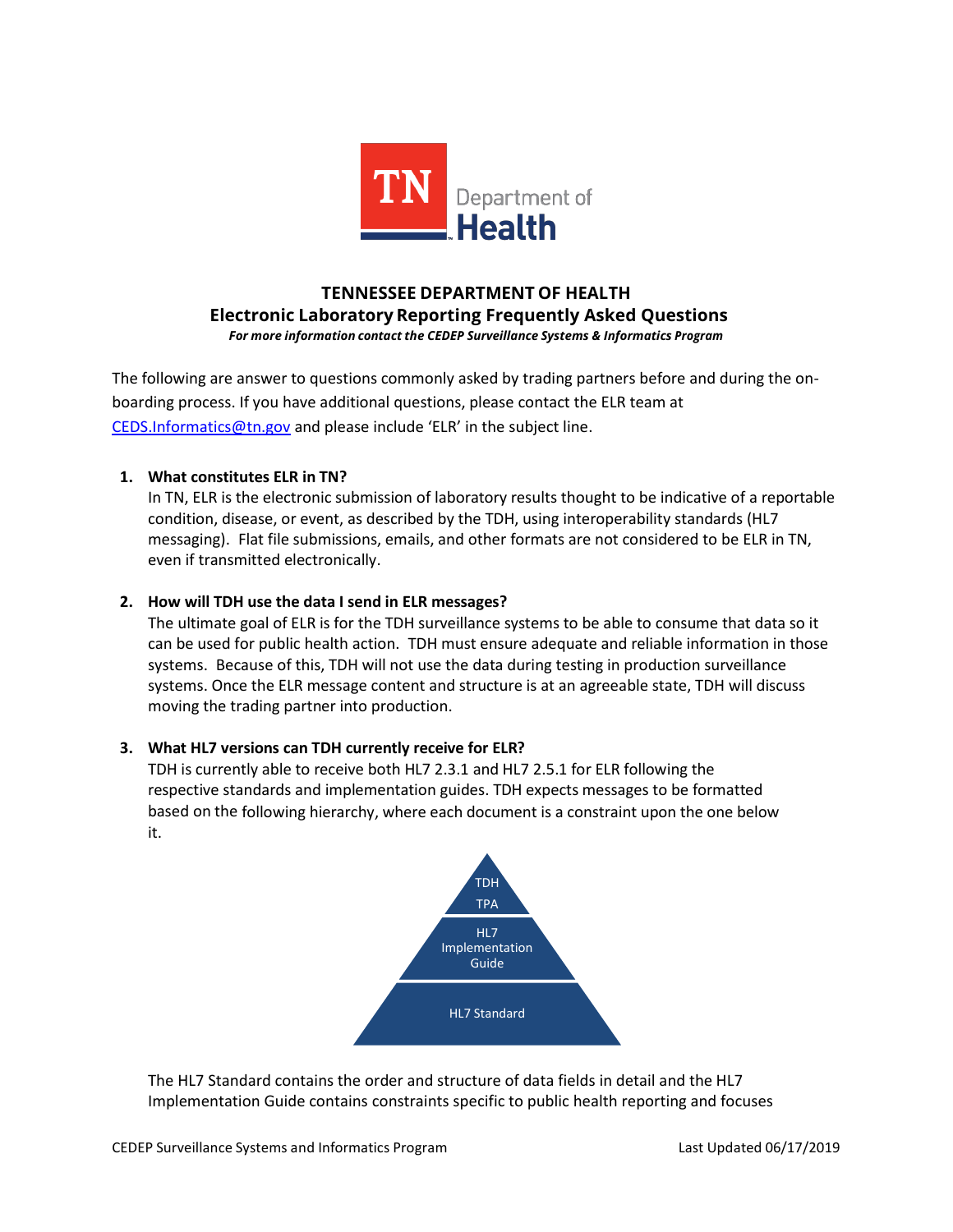on one type of HL7 message, the ORU^R01 message. This handbook and the TDH TPA contain TDH-specific constraints and exceptions to the HL7 Implementation Guide as well as additional requirements specific to TDH to support electronic exchange of laboratory results of reportable diseases in the State of Tennessee.

For more information on the HL7 standards and the HL7 Version 2.5.1 Implementation Guide: Electronic Laboratory Reporting to Public Health Release 1 (US Realm) with errata, please visit [http://www.hl7.org/implement/standards/product\\_section.cfm?section=5.](http://www.hl7.org/implement/standards/product_section.cfm?section=5) To obtain a copy of the Implementation Guide for Transmission of Laboratory–Based Reporting of Public Health Information using Version 2.3.1 of the HL7 Standard Protocol (dated March 2005), please visit [https://www.cdc.gov/elr/technicalstandards.html.](https://www.cdc.gov/elr/technicalstandards.html) Please contact TDH for a draft copy of the TDH Trading Partner Agreement.

### **4. Do you require the use of standard vocabulary?**

Yes, we require the use of standard vocabulary and value sets, including but not limited to LOINC, SNOMED, and UCUM. LOINC codes and associated descriptions are required for all observation identifiers (OBX-3). TDH expects all coded observations values (OBX-5) to use SNOMED codes and associated descriptions. This applies to all ordinal results such as positive and reactive as well as nominal results for organism names. This does not apply to numeric or structured numeric observation values.

## **5. Why am I required to submit a vocabulary list to TDH?**

TDH has found that vocabulary is one of the most time-intensive aspects of ELR validation. To expedite that process, TDH has worked vocabulary validation into the ELR on-boarding process. During this validation, TDH will work with your facility to ensure only reportable lab results are being sent, verify the tests that are performed in-house and those performed by reference laboratories, confirm that the LOINC and SNOMED codes being sent are valid and descriptions are accurate, check for internal consistency between LOINC code, result type, and specimen source, and work out potential content issues on the front-end.

# **6. Will TDH map my local codes? If not, what tools are available for vocabulary mapping assistance?**

TDH will not map local codes to standard codes. TDH will only accept local codes if sent with the corresponding standard vocabulary. The two best places to find vocabulary mapping assistance include RELMA from the Regenstrief Institute [\(http://loinc.org/relma\)](http://loinc.org/relma) and CDC's PHIN VADS (Vocabulary Access and Distribution System) where you can find a wide variety of vocabulary and tools, including the Reportable Condition Mapping Tables (RCMT) [\(http://phinvads.cdc.gov/vads/SearchHome.action\)](http://phinvads.cdc.gov/vads/SearchHome.action).

### **7. What web based tools are available to assist me in validating my message structure?**

TDH uses free, online ELR message tools to assist in validation. Examples include the NIST HL7 2.5.1 Validation Suite for certifying 2014 and 2015 Edition Meaningful Use EHR technology [\(http://hl7v2](http://hl7v2-elr-testing.nist.gov/mu-elr/) [elr-testing.nist.gov/mu-elr/\)](http://hl7v2-elr-testing.nist.gov/mu-elr/) and the CDC's Message Quality Framework (MQF) tool [\(https://phinmqf.cdc.gov/\)](https://phinmqf.cdc.gov/). TN recommends potential trading partners, including those just interested in testing for Meaningful Use, to first validate their messages using the NIST tool and make any necessary corrections, prior to submitting to TDH for testing. TDH recognizes that not all errors received from the NIST or MQF validation are of equal importance; some may be accepted by TN.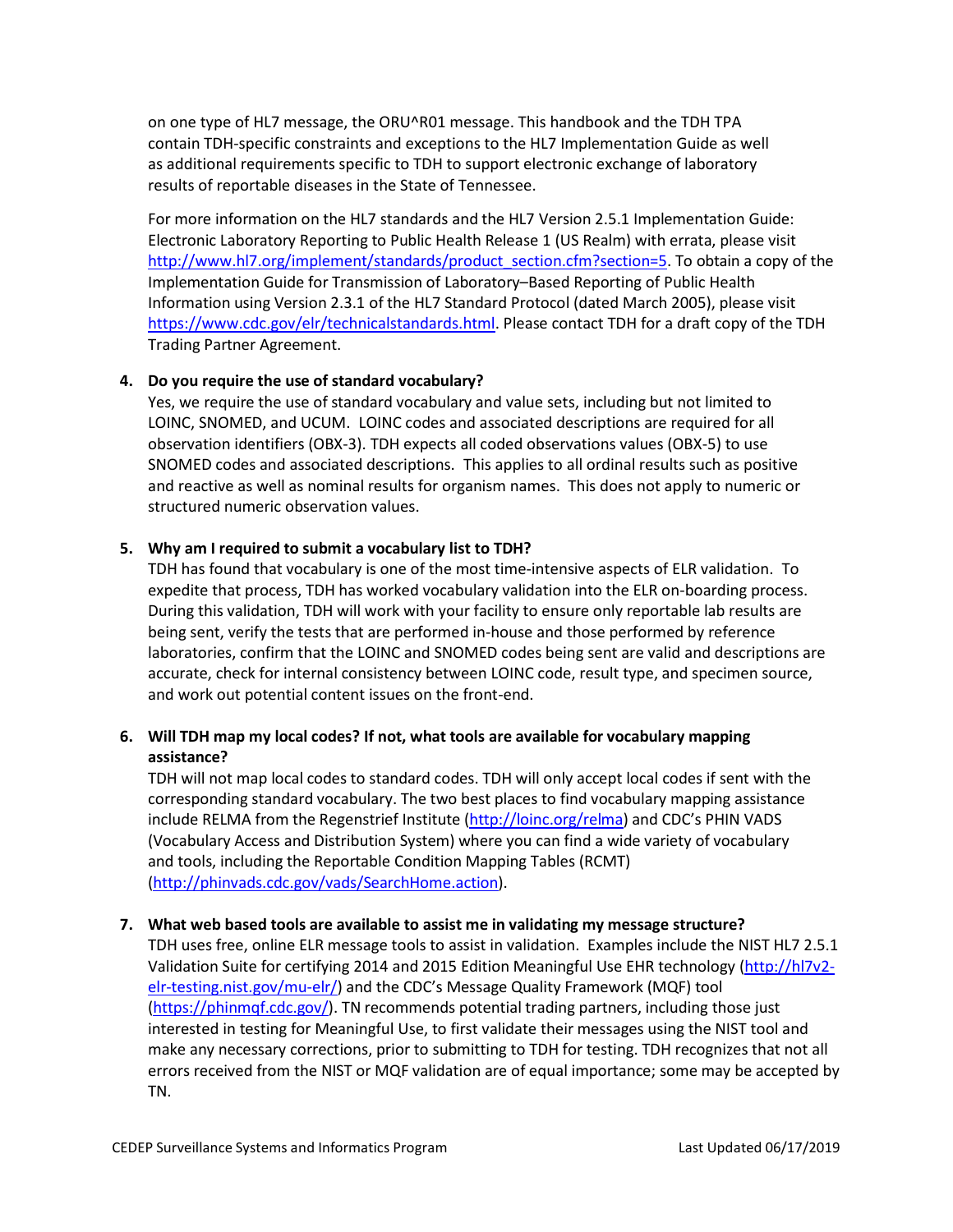#### **8. What is reportable in TN?**

The list of reportable diseases and events is updated annually and can be found on the TDH website: [https://www.tn.gov/health/cedep/reportable-diseases.html.](https://www.tn.gov/health/cedep/reportable-diseases.html) For information specific to lab events, please see the Reportable Diseases and Events Laboratory Reporting Guidance document: [https://www.tn.gov/content/dam/tn/health/documents/reportable](https://www.tn.gov/content/dam/tn/health/documents/reportable-diseases/2019_Detailed_Laboratory_Guidance.pdf)diseases/2019 Detailed Laboratory Guidance.pdf.

#### **9. What methods of transport are available to send ELR to TDH?**

Secure file transport protocol, or SFTP, is the preferred method of transport for ELR with TDH. This can be set up either by creating a username and password for the account or by exchanging public keys. A username and password is created by default, but utilizing the exchange of public keys is ideal as passwords expire every 90 days. Additional mechanisms may be available and can be discussed upon establishment. TDH does not establish secure transport with trading partners until vocabulary validation is completed and most structural message errors have been resolved. Please see the ELR on-boarding process on page 5 for more information.

#### **10. If my lab starts to send ELR to TDH, will we have to continue sending paper lab reports?**

Paper lab reports will only be discontinued once the ELR have been validated against them for a pre-determined amount of time, depending on lab report volume. Paper reporting can only be discontinued for the lab results included in ELR. If your facility is not utilizing ELR to meet all reporting obligations (e.g., not capturing results performed by reference laboratories), those lab reports will still need to be reported on paper. In the event that an ELR is not received, but TDH is notified of lab results from a provider, then TDH will require that paper/manual lab report submission from the lab resume until ELR is validated once again.

### **11. Does ELR fulfill my reporting requirements to TDH?**

Yes, however, ELR reporting by laboratories does not nullify the health care provider's or institution's obligation to report diseases and events, nor does reporting by health care providers nullify the laboratory's obligation to report reportable lab events. Laboratory reporting, including ELR, is not the same as case reporting by health care providers.

### **12. Will my lab need to send the tests performed by reference lab facilities?**

Yes. According to Tennessee Rules and Regulations, ELR must include lab reports for tests performed in-house and by reference laboratories, with the performing organization appropriately documented in the ELR message. If you are unable to appropriately document the performing organization or utilize standard vocabulary for those results sent to reference labs, paper lab reporting of those lab results will be expected.

### **13. How long does the on-boarding process take?**

For an estimated timeline, please see the ELR on-boarding process on page 5. The actual time to production really depends on the readiness of the trading partner and on how many other trading partners TDH is currently on-boarding. For this reason, we recommend that potential trading partners complete all of the pre-registration activities on page 8 prior to sending their first test message.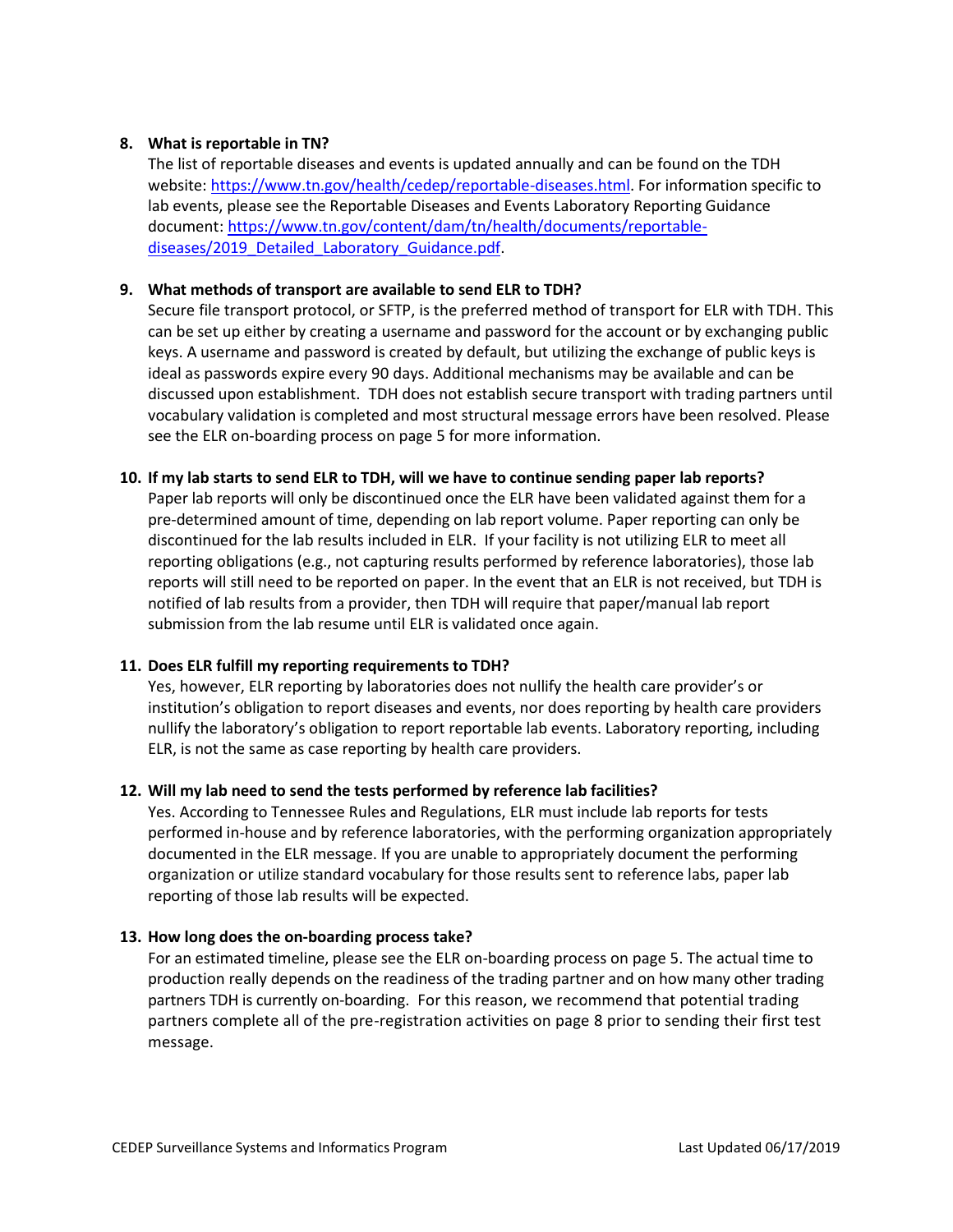#### **14. How do I get started?**

The first step in the ELR on-boarding process is registering intent with TDH. To assist trading partners with tracking their progress through the ELR on-boarding process, TDH developed the ELR on-boarding checklist (page 8). This list is recommended for trading partner use, but will not be required to be completed and submitted to TDH. Before starting the on-boarding process, TDH recommends:

- a. Mapping local lab test codes to LOINC standard vocabulary
- b. Mapping local, non-numeric test result values to SNOMED-CT standard vocabulary
- c. Mapping other local codes according to the HL7 2.5.1 Implementation guide: Electronic Laboratory Reporting to Public Health (US Realm)
- d. Obtaining a copy of the HL7 2.5.1 Implementation guide: Electronic Laboratory Reporting to Public Health (US Realm)
- e. Working to develop conformant messages for all result types
- f. Testing those messages using the NIST HL7 ELR 2.5.1 Validation Suite
- g. Resolving message issues found using the NIST HL7 ELR 2.5.1 Validation Suite

# **15. I received a letter from Tennessee Department of Health stating my facility/health system is "not a target for continued testing and validation of ELR with TDH and has been placed in the TDH ELR on-boarding queue." What does this mean?**

This letter is to inform you that you are in our ELR on-boarding queue and will be contacted in the future to continue testing and validation of ELR with TDH. We ask that you continue to report all reportable diseases and events in accordance with your current reporting methods.

### **16. What information should I include in the message subject header (MSH)?**

TDH accepts either CLIAs or OIDs in MSH-4 (Sending Facility). For MSH-5 and MSH-6, TDH expects the OIDs below. For other MSH components please see question 17.

- a. [MSH-5] Receiving Application 'tdh-ELR^2.16.840.1.113883.3.773.1.1.3^ISO'
- b. [MSH-6] Receiving Facility 'TDH^2.16.840.1.113883.3.773^ISO'

### **17. Does TDH accept batch or real-time message transmission for ELR?**

Batch transactions will be utilized. Please see table 3-4 in the HL7 Version 2.5.1 Implementation Guide: Electronic Laboratory Reporting to Public Health Release 1 (US Realm) with errata for correct Accept Acknowledgement value, Application Acknowledgement value, and Profile ID to be used in MSH-15, MSH-16, and MSH-21, respectively. TDH does not currently accept real-time message transmission for ELR. TDH does not send message or batch acknowledgements for ELR.

### **18. When do we sign the Trading Partner Agreement (TPA)?**

The TPA will remain in draft form and will not be signed by TDH or the trading partner until ELR is in production and paper reporting has been discontinued. TDH will share a draft version of the TPA with the trading partner early in the on-boarding process to help explain business rules.

### **19. What is snapshot processing, and do I have to follow it?**

Any order that results in multiple observations must follow snapshot processing rules as detailed in section 2.1.4 of the HL7 Version 2.5.1 Implementation Guide: Electronic Laboratory Reporting to Public Health Release 1 (US Realm) with errata. All information in subsequent message(s) associated with a specific patient and event will replace the corresponding information from the previous message(s) in the receiving application. Because of this, when an observation regarding a